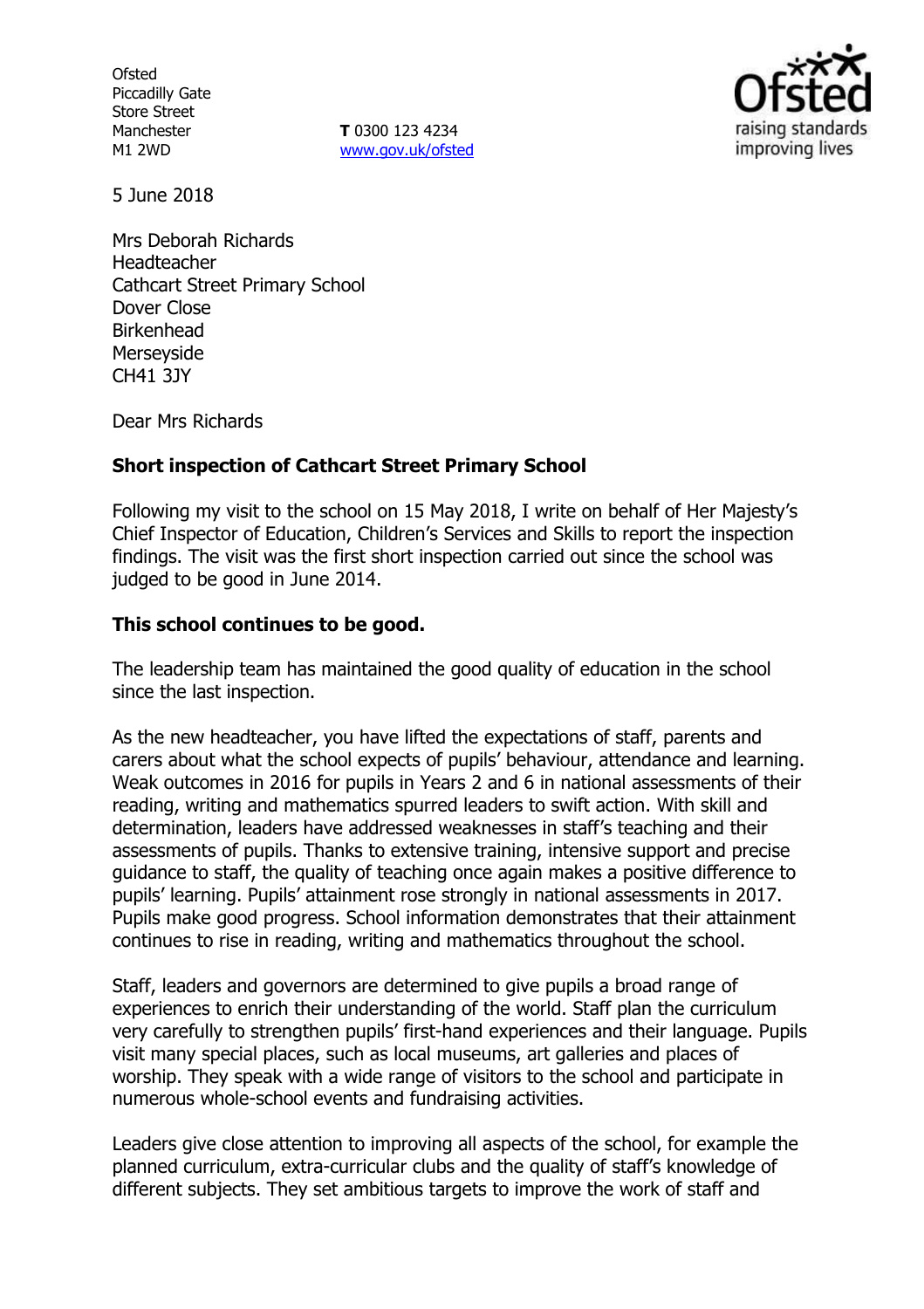

match these with frequent support. Staff are becoming more confident and creative in how they teach. For example, in Year 3, they taught pupils to measure volume by using jugs of coloured water. Pupils were full of enthusiasm and deeply engaged in their learning. In their books, pupils wrote keenly how they had solved the challenges set by the teacher.

Staff morale is high. They appreciate the way that you and other leaders challenge and support them in their work. You focus clearly on developing the well-being of teachers and teaching assistants. Leaders and governors make a determined and successful effort to manage staff workload.

Parents say that staff and leaders are frequently available to speak with them, for example in the playground at the start of the day. They say that leaders respond fully to any concerns they raise. Leaders and staff know the needs of individual pupils in detail. Parents are happy with the work of the school, particularly their children's progress in reading, writing and mathematics. They value the regular communication from leaders via social media, the school website and newsletters.

You have successfully addressed most of the areas highlighted for improvement at the previous inspection. In lessons, pupils are clear about what staff ask them to do. Staff give pupils sufficient time to complete activities. Senior and middle leaders develop precise, well-informed plans to improve the school. They and governors use these plans to review the pace and scale of improvement. Even so, leaders and staff have found it more difficult to ensure that the most able pupils attain at greater depth in their writing, reading and mathematics. Leaders and staff are not complacent. They are working to make sure that even more pupils achieve beyond expected standards.

Pupils' overall attainment and progress in writing are good. Staff and leaders are taking many steps to improve pupils' writing skills throughout the school. We agreed that you need to do even more to improve boys' writing in key stage 2. This is because, in some classes, the attainment of boys lags behind that of girls.

Since the previous inspection, the school has developed a successful new class for two-year-olds. For example, in this class, children enjoy a wide range of fiction and non-fiction books presented attractively in a cosy reading area. Staff give much attention to helping two-year-olds develop their language and social skills. However, some leaders do not have a detailed understanding of the learning and care needs of this specific age group of children. Across the early years at the school, children aged two, three and four learn to become confident mathematicians and skilled writers. Even so, some staff help children too much in activities. This holds them back from developing their confidence and thinking as much as they could.

Cathcart is a calm school set in modern premises with a professional, yet childfocused feel. Leaders and staff pay great attention to making sure that classrooms and study areas are welcoming, well resourced and supportive of pupils' learning. Staff have displayed pupils' beautiful three-dimensional models throughout the school to celebrate their splendid recent work in art lessons.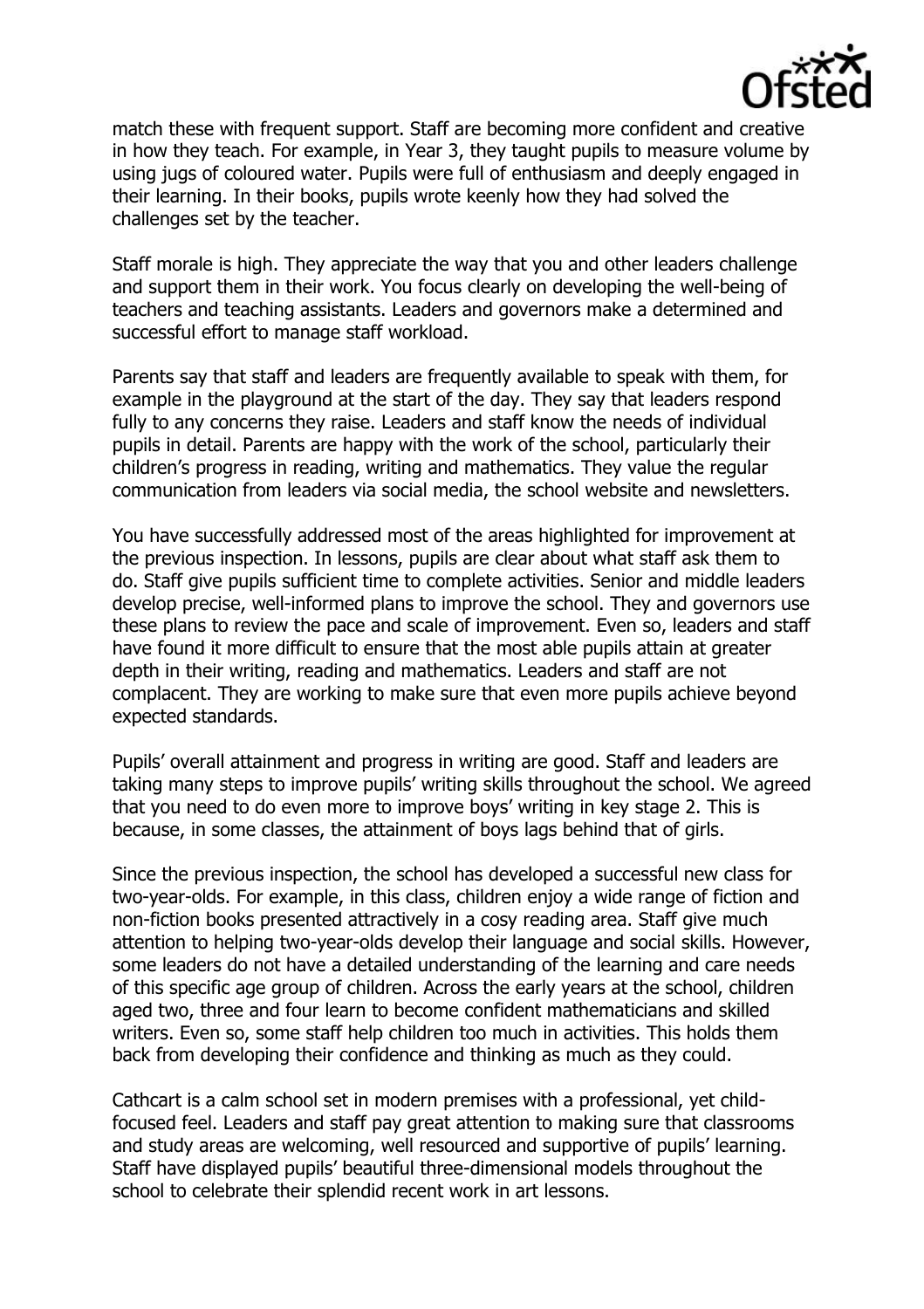

#### **Safeguarding is effective.**

Leaders and governors make certain that all safeguarding arrangements are fit for purpose. They use their detailed understanding of the main local risks to the protection and welfare of pupils to train staff and develop support for pupils and their families. Governors double-check that staff understand their responsibilities and how to act in response to any concerns. Leaders and staff develop pupils' selfbelief and their ability to be resilient when tasks or circumstances are challenging. Pupils learn to stay safe near water, which is a local issue in the parks, docklands and riverside in Birkenhead. Staff teach pupils from Nursery to Year 6 how to avoid the pressure to join gangs outside school. Staff help pupils and parents to understand how to stay safe when using social media and the internet.

Leaders and staff pursue a comprehensive range of actions to improve pupils' attendance at school. This is helping to improve the attendance of many pupils, including those whose circumstances might make them vulnerable. Staff are vigilant. They know what might indicate that a pupil's care or protection is at risk. Leaders keep careful records of any concerns. They meet frequently and extensively with other agencies in support of pupils and their families. Where needed, leaders challenge other professionals about their response to child-protection issues. Governors have good access to training about safeguarding. They take their responsibilities very seriously and check the safeguarding work of the school in detail.

# **Inspection findings**

- A key focus for this inspection was to consider how successfully staff are supporting pupils in achieving at greater depth in their learning. Leaders and staff now debate more thoughtfully what teaching might deepen pupils' learning. Teachers are becoming more skilful, for example in how they use questions to aid, challenge or extend pupils' learning. Staff and leaders check the attainment and progress of pupils in detail. Subject leaders in mathematics and English consider how satisfactorily staff plan opportunities for pupils to learn in greater depth. They plan what further action is needed to support pupils, including the most able. Through training and team discussions, staff have raised their expectations of what pupils can and should achieve at Cathcart Street Primary School. I saw clear evidence that, in mathematics and English, staff give pupils the opportunity to explain verbally and in writing their understanding of concepts at greater depth. School information indicates that the proportion of current pupils attaining at greater depth in mathematics, writing and reading across the school is improving. However, you agreed that it is important to ensure that an even greater proportion of pupils attain well in reading, writing and mathematics this academic year and beyond.
- I wanted to find out how expertly staff are developing boys' writing. This is because, in Year 6 in 2017, boys' attainment was lower than that of girls, even though the overall picture of pupils' attainment and progress in writing was good. Leaders and staff have overhauled the provision of books for pupils to read, including online material. Staff deliberately use book titles considered appealing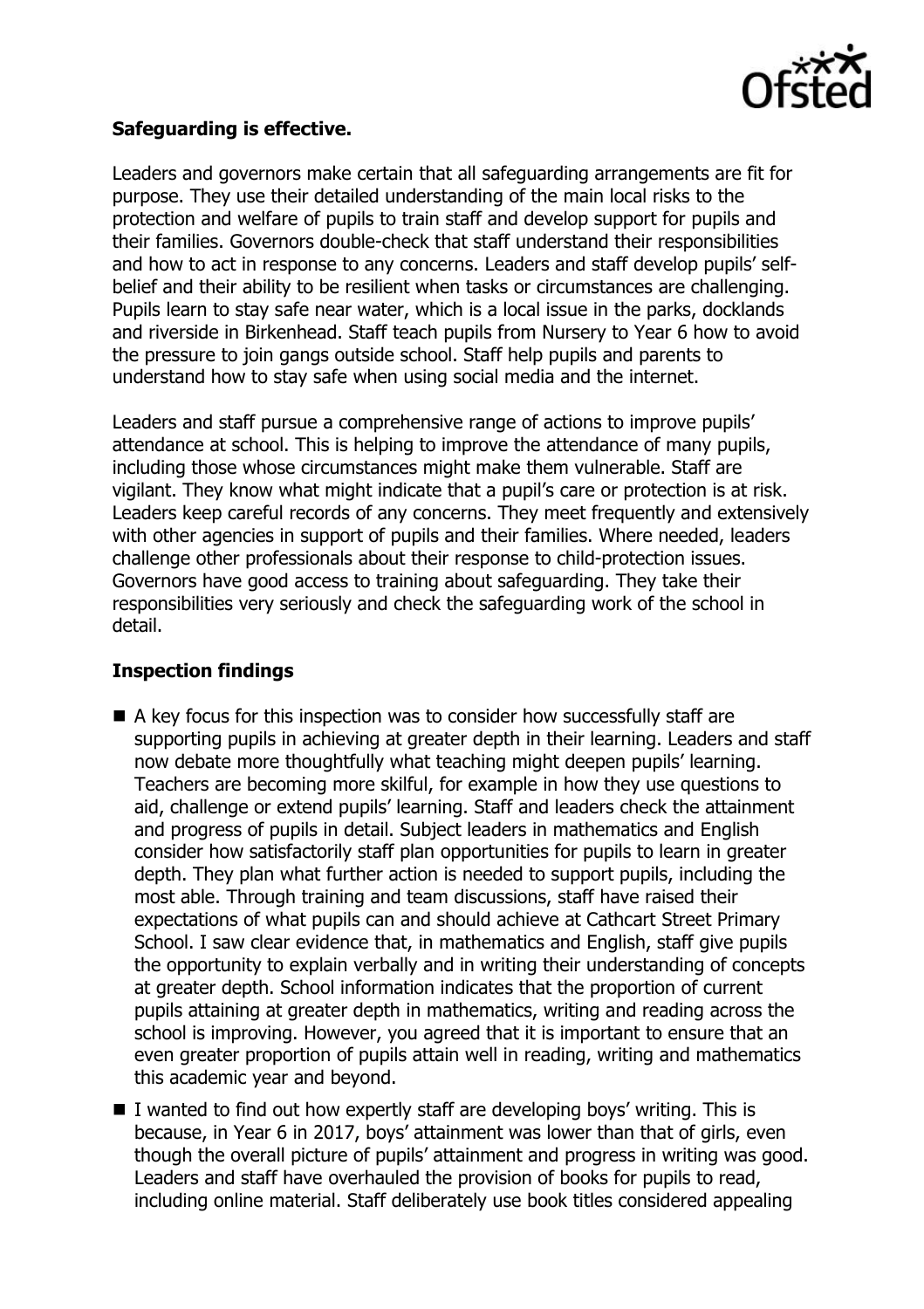

to boys in reading and writing activities. They use poetry successfully to inspire boys to write. For example, in Year 5, the teacher challenged pupils to write about how the character felt in the poem 'The Highwayman'. Staff use many techniques to improve the writing of boys and girls. Their teaching focuses much more systematically and sharply on the language they intend pupils to learn and use in their writing. Staff now give pupils many more opportunities to write at length in history and geography. They plan a wide range of trips for pupils, as well as giving them the chance to speak with visitors and complete extra activities.

- Better teaching is helping to improve the content of pupils' writing. Boys' work, including in Year 6, demonstrates that they are making better use of rich, accurate language, grammar and punctuation. They take more care in the quality of presentation of their writing. They are writing more work at length and with better awareness of different audiences. The proportion of boys attaining at least the standard expected in their writing is rising quickly. However, school information demonstrates that, in key stage 2, boys' attainment in writing remains behind that of girls, particularly in Years 4 and 5. We agreed that leaders and staff need to make sure that they diminish this difference.
- Given that the proportion of children in the early years reaching a good level of development was below the national average in 2017, I wanted to understand how soundly you are improving provision in Nursery and Reception. You showed me information that children start at the school with skills and abilities below those found typically for three-year-olds. From these starting points, children make good progress. Staff have good access to training that helps to improve their work, for example in teaching mathematics and in helping children learn to write. Leaders use extra advice from the local authority and links with other schools to help staff to refine their work. In the early years classes at the school, children learn to be active, inquisitive learners. They benefit from many activities to develop their well-being, language, writing and mathematical skills. Nevertheless, we agreed that sometimes staff help children too much. This affects children's ability to act independently and to think for themselves.
- You have created a new class for two-year-olds to help give children a stronger start at school. While these youngest children are benefiting from their attendance, we agreed that leaders need to develop an even greater understanding of the unique needs of two-year-olds.

#### **Next steps for the school**

Leaders and those responsible for governance should ensure that:

- $\blacksquare$  the proportion of pupils exceeding the standards expected for their age in reading, writing and mathematics continues to rise this academic year and beyond
- current actions to improve teaching and learning diminish the difference between boys' and girls' writing in key stage 2